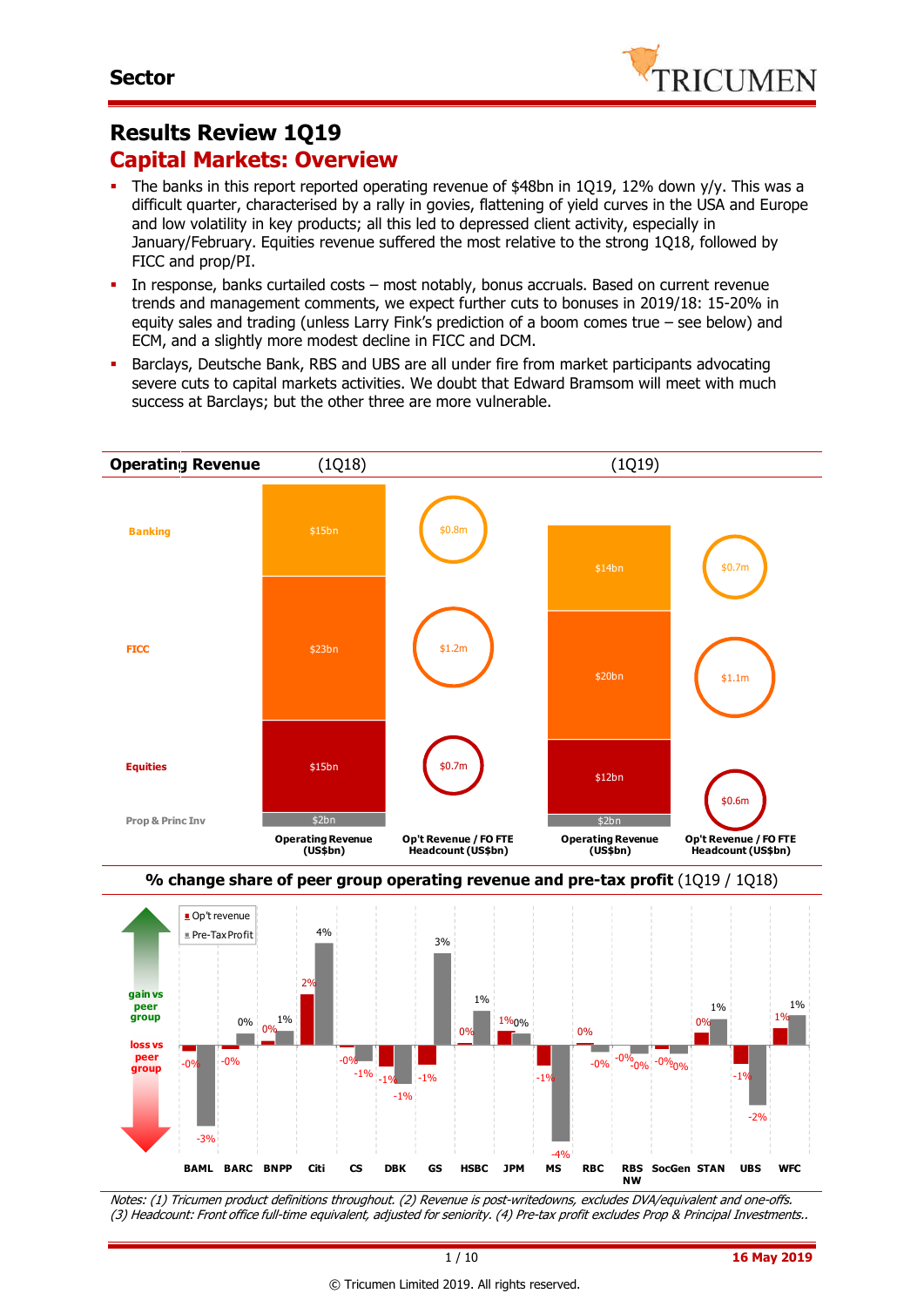

#### **Capital Markets** (cont.)**: Banking**

- In the USA, leveraged bonds and loans are flying: Bloomberg data shows that the first week of May was the busiest since 3Q17 *and* issuance of leveraged loans for distribution to owners (say, private equity firms) surged to near-record of the past year. To top it all, high-grade issuance is also accelerating. Unsurprisingly, a growing number of commentators expect the bubble to pop.
- The US Government shutdown muted the ECM activity in January, but then the market surged: at the time of the publication of this note, IPOs raised \$28bn in the USA, the fastest start since 2014. There were, however, high-profile flops, partially due to issuers skipping the price discovery process during the US Government shutdown and instead disclosing the fixed price 20 days prior to the IPO. Brexit saga continues to weight on London markets.
- Global M&A/Advisory 1019 fees declined  $9\%$  y/y but this was still one of the strongest 10s on record. The US banks had a heavy advantage: the activity in their home market surged, while other regions dropped sharply.

In 1Q19, mega-deals (\$5bn+) accounted for more than 50% of total announced volumes, an alltime high. However, the number of those deals fell (as did cross-border activity); unsurprisingly, mega-banks are focusing on mid-market: for example, BAML, Goldman Sachs and J.P.Morgan are hiring for regional teams and Goldman Sachs has a 30-strong team targeting private equity firms.



Notes: (1) Tricumen product definitions throughout. (2) Revenue is post-writedowns, excludes DVA/equivalent and one-offs. **NW**

-2%

-4%

(3) Headcount: Front office full-time equivalent, adjusted for seniority.

-2%

 $-4%$ 

**BAML BARC BNPP Citi CS DBK GS HSBC JPM MS RBC RBS** 

-2%

**SocGen STAN UBS WFC**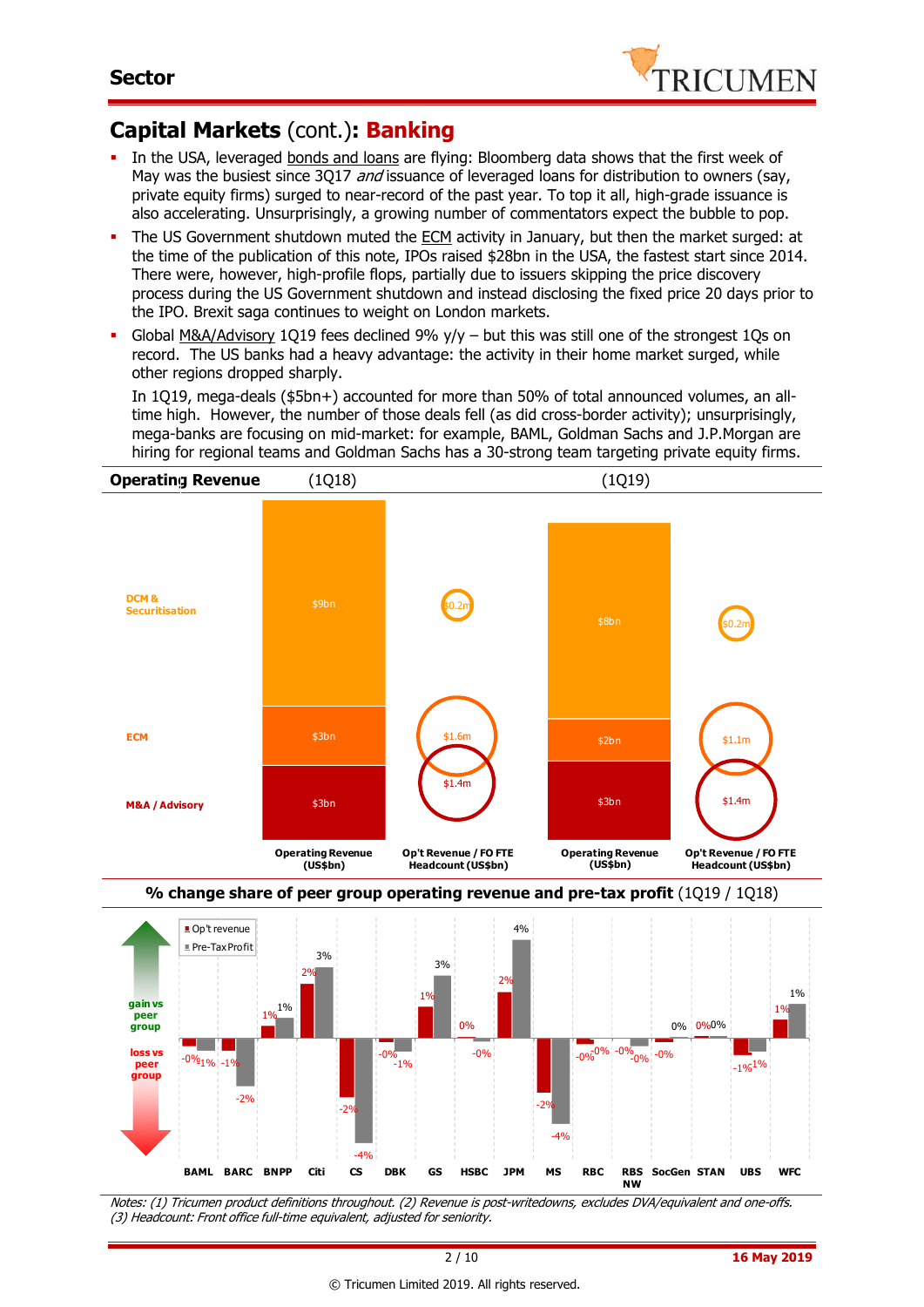

## **Capital Markets** (cont.)**: FICC**

- FICC suffered from tightening spreads, declining interest rates, low volatility and uneven client demand across products. Macro investors were wary of The Fed, Brexit and the US-China trade spat.
- The lack of volatility in FX markets caused in slump in demand for hedging, especially from multinationals, and there are few signs of a pickup in demand so far in 2Q19. Macro emerging markets continued gaining ground vs developed markets as investors hunted higher returns: EM FX revenues, benefiting from elevated volatility in caused by geopolitical events, caught up with G10 FX. In crypto, exchanges are discovering that they are more vulnerable to HFT bots' spoofing, front-running and other edgy tactics than better established equity exchanges.

EU antitrust regulators fined Barclays, Citi, J.P.Morgan, MUFG and RBS \$1.2bn for rigging the FX spot markets (CS denies wrongdoing and is fighting the charges; UBS was exempt from EUR285m fine because it alerted the EC to cartels). In the US, banks have pled guilty and paid \$2.8bn fine.

Credit did well in 1Q19, but with a very wide spread between top and bottom performers. In the US, the strong economy and The Fed's accommodating policy supported the surge in HY markets, but banks and investment firms' accelerated hiring suggests they expect elevated activity, soon. All-to-all trading in corporate bonds – which typically cuts out the bank as an intermediary – is gaining steam.



Notes: (1) Tricumen product definitions throughout. (2) Revenue is post-writedowns, excludes DVA/equivalent and one-offs. (3) Headcount: Front office full-time equivalent, adjusted for seniority. (4) Pre-tax profit excludes Prop & Principal Investments.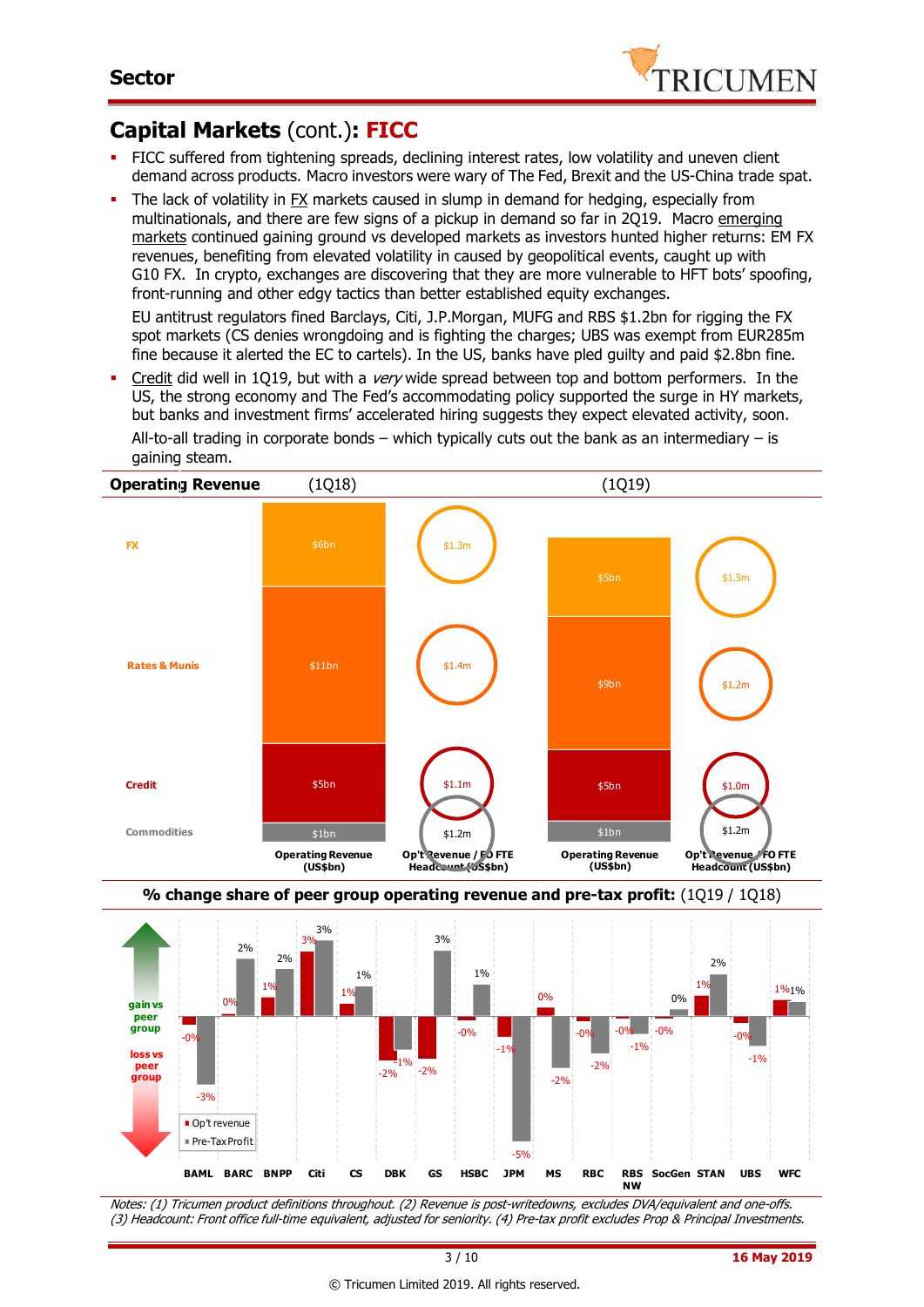

## **Capital Markets** (cont.)**: Equities**

 Cash equity had a slow start to the year, but then surged ahead. Market commentators disagree regarding the outlook: generally, bankers are less than hopeful but importantly, money managers – Blackrock's Larry Fink foremost among them – expect a surge in activity in 2H19 as investors redeploy funds from cash accounts and fixed income funds.

In the post-MiFID 2 world and despite extensive investment in recent years, banks are losing ground to specialised algo brokers, especially in the most important are, the consistency of execution. On average, long-only buy-side firms consistently engage with only two or three algo providers (and that number has been declining in recent years), so this is worth watching.

- Most though not all banks in this report highlighted equity derivatives as the key areas of weakness: 1Q19 revenues dropped sharply versus a strong 1Q18 due to low volatility and reduced client activity. Hedge funds don't expect the return of volatility anytime soon: CFTC data shows that they are shorting VIX at a rate not seen since at least 2004. In China, regulators further relaxed restrictions on index futures trading.
- Prime services registered a small y/y decline in revenue, though a few of 'our' banks managed a modest increase versus a reasonably strong 1Q18. After a dismal 2018, hedge funds are on the mend – in April, they extended strong gains seen in 1Q19, led by equity long-biased strategies.





Notes: (1) Tricumen product definitions throughout. (2) Revenue is post-writedowns, excludes DVA/equivalent and one-offs. (3) Headcount: Front office full-time equivalent, adjusted for seniority. (4) Pre-tax profit excludes Prop & Principal Investments.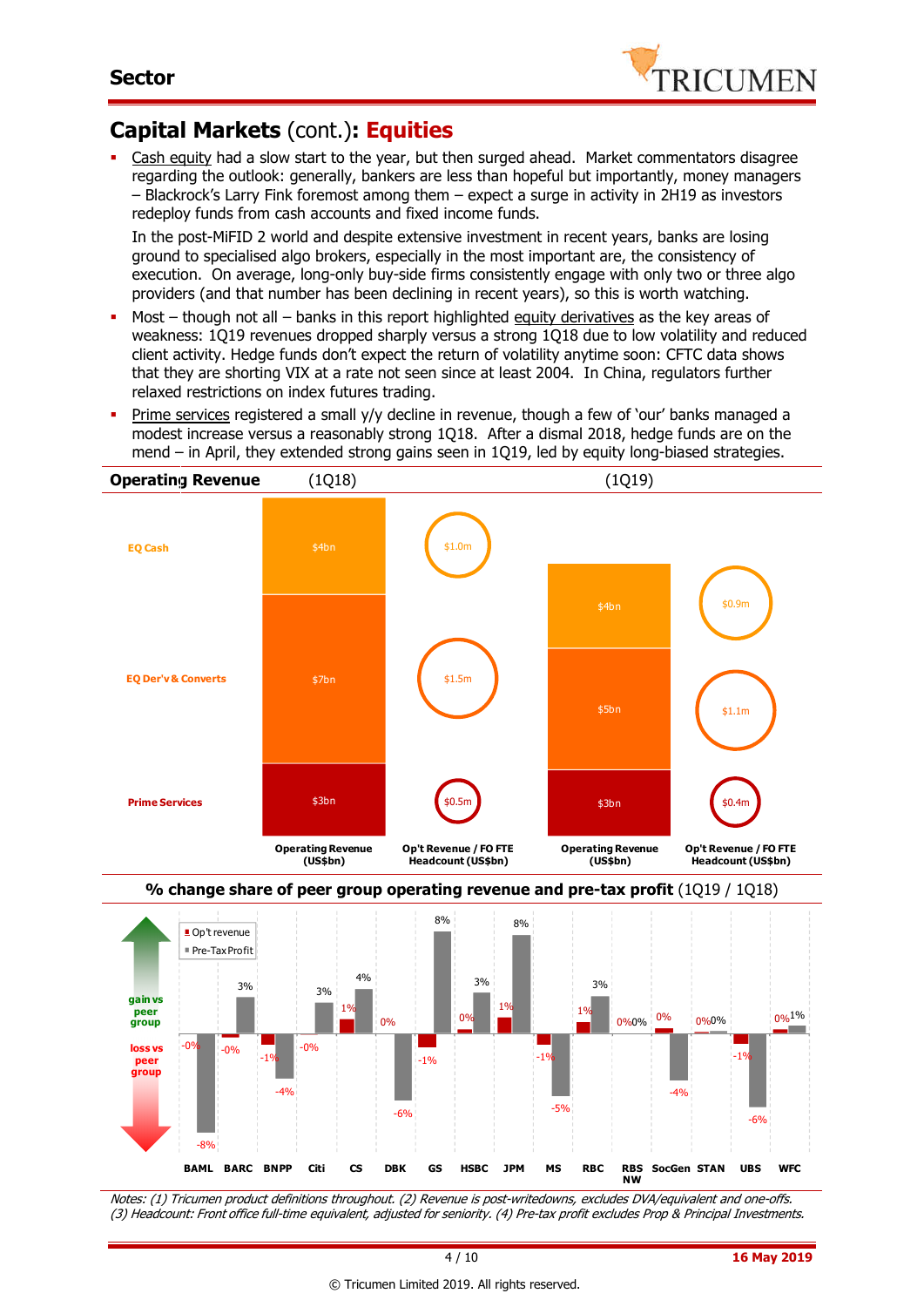

# **Commercial Banking & Treasury Services**

#### **New arrival: Societe Generale**

**Due to ongoing client work, we are temporarily suspending commentary.**





Notes: (1) Tricumen product definitions throughout. (2) Revenue is post-writedowns, excludes DVA/equivalent and one-offs. (3) Headcount: Front office full-time equivalent, adjusted for seniority. (4) In-scope: Large Cap/MNC and Mid-Cap/SMEs.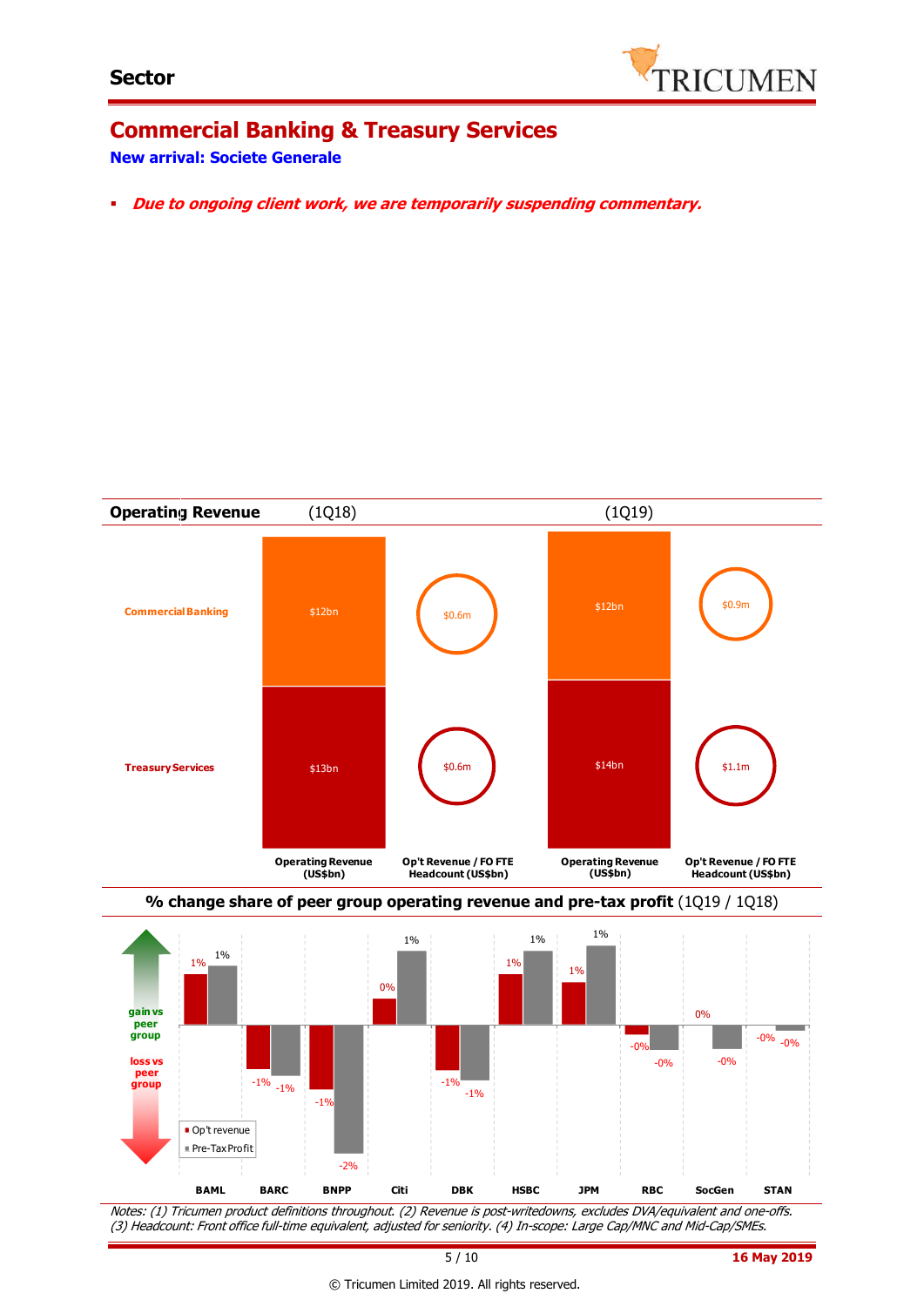

#### **Wealth Management**

- The peer group combined revenues dipped in 1Q19 relative to prior-year quarter, due to weaker investment management and brokerage revenue and, in some cases, lower deposit spreads. European banks underperformed their Americas rivals, in terms of both revenue and profits.
- **Established players may soon be facing fresh, and well-funded new entrants: alternative asset** managers. Private equity/debt specialists and hedge funds have accelerated hiring of experienced wealth managers in recent times and are targeting family office as well as ultra-rich private clients.





Notes: (1) Tricumen product definitions throughout. (2) Revenue is post-writedowns, excludes DVA/equivalent and one-offs. (3) Headcount: Front office full-time equivalent, adjusted for seniority.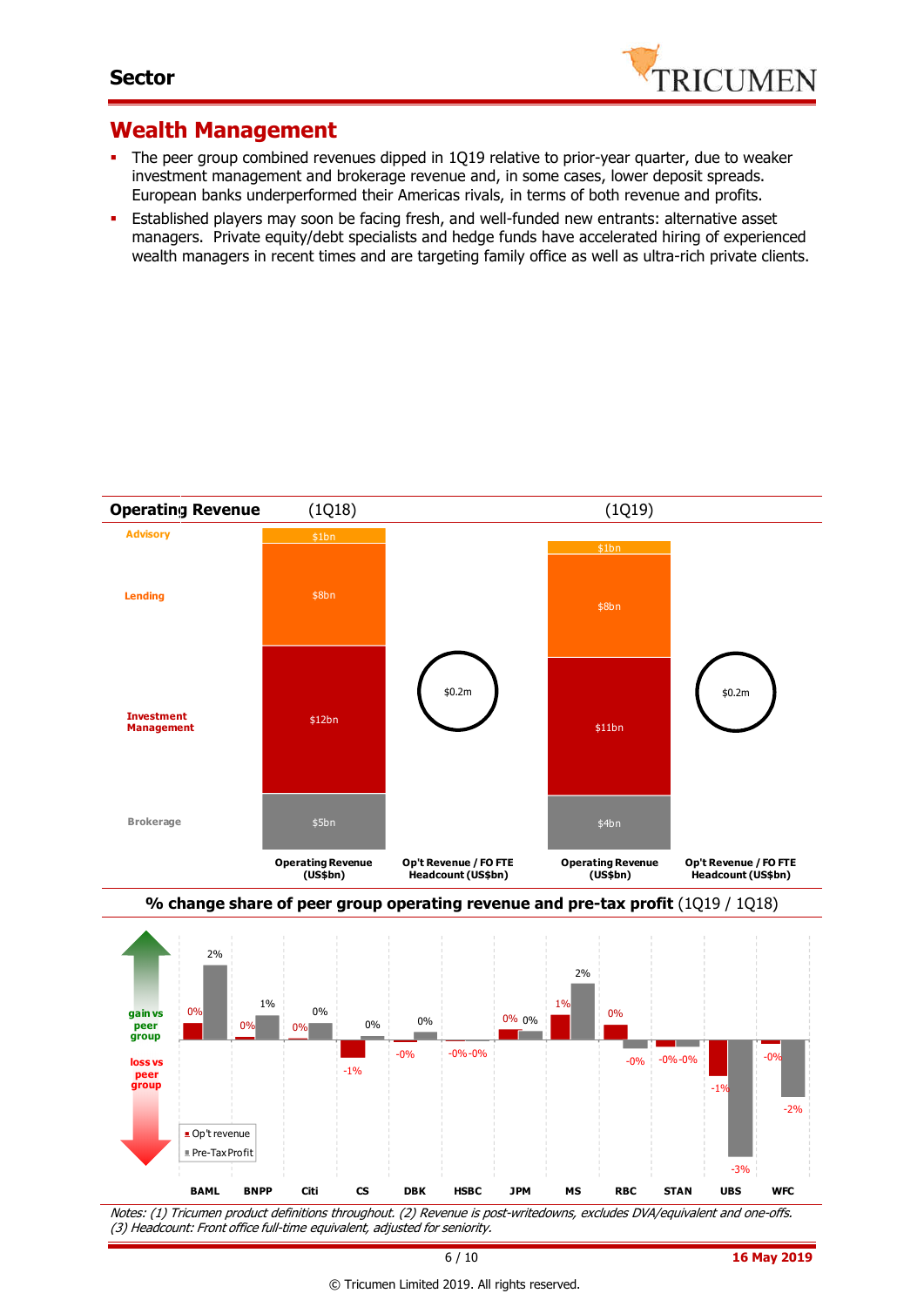

#### **Revenue dynamics**

|                              | <b>BAML</b> | <b>BARC</b> | <b>BNPP</b>        | Citi          | <b>CS</b> | <b>DBK</b> | GS | <b>HSBC</b> | JPM    | МS     | <b>RBC</b> | RBS NW | SocGen | <b>STAN</b> | <b>UBS</b>    | <b>WFC</b>   |
|------------------------------|-------------|-------------|--------------------|---------------|-----------|------------|----|-------------|--------|--------|------------|--------|--------|-------------|---------------|--------------|
| Capital Markets              | ∾           | ∾           | ∾                  | ᄉ             | ∾         | J          | 專  | ∾           | ∾      | Д      | ∾          |        |        | ≏           | ⊕             |              |
| Banking                      | $\sim$      | ∾           | ≏                  |               | Д         | $\sim$     | ⋝  |             |        | п      | ∾          | ∾      |        |             | J,            |              |
| DCM Bonds                    | ⋝           | 겨           | ⋝                  | ♠             | J         | 겨          | ഷ  | $\sum$      | ⇑      | ⋝      | ഷ          | ⋝      | ⋝      | 슬           | ⋒             | ⋝            |
| DCM Loans                    |             | ⋝           |                    |               | ⇘         | ⋝          | ⇘  | ⋝           | 11     |        | ⋝          |        |        |             | ⇘             | <del>⊼</del> |
| Securitisation               | U           | U           | ⇩                  |               | U         | U          | ↬  | ∾           |        |        | J,         | ∾      | J      | ∾           |               |              |
| ECM                          | U           | J           | ⇩                  | ↬             | U         | U          |    | 11          |        |        |            |        |        |             |               |              |
| M&A / Advis                  | ⋝           | Д           | U                  |               | Л         | 对          |    | ∾           | ∾      | Д      | 对          |        | Д      |             |               |              |
| Markets                      | J,          | $\sim$      | $\sim$             |               | 对         | J          | J  | $\sim$      | $\sim$ | ∼      | $\sim$     | $\sim$ | Д      | ۵           | л             |              |
| <b>FICC</b>                  | $\sim$      | ள           | ≏                  | ⋝             | 겨         | J,         | J  | $\sim$      | $\sim$ | $\sim$ | J          | ∾      | $\sim$ | ≏           | J             |              |
| <b>FX</b>                    | J,          | ∪           | ∾                  | J             | ण         | U          | τ  | U           | Д      | Л,     |            | Д      | Д      | ∾           | J             | U            |
| Rates & Munis                | 对           | 겨           | ⇑                  | 습             | 对         | U          |    |             |        |        |            | ∾      |        |             |               |              |
| Credit                       | Д           | ∾           | Σ                  | ⋝             | 对         | U          |    |             |        |        | J,         | ∾      | ∾      | m           | ⋝             |              |
| Commodities                  |             |             |                    | ⋝             | J         |            |    |             | ∾      | ∾      | ⋝          |        | л      |             | ∾             | ∾            |
| Equities                     | ∾           | J           | J.                 | л             | ⋝         | ഷ          | л  | ∾           | ∾      | U      |            |        | ∾      |             | л             | ⇗            |
| EQ Cash                      | ⇘           | ഷ           | U                  | ⊕             | ⋝         | J          | ഷ  | ⋝           | ↗      | Π,     |            |        | ∾      |             | $\rightarrow$ | Σ            |
| EQ Der'v & Conv't            | J           | J           | U                  | J             |           | δ,         | п  | ∾           | ↬      |        |            |        |        |             |               |              |
| <b>Prime Services</b>        |             | ∾           | Σ                  |               |           |            |    | Σ           |        |        |            |        |        |             |               |              |
| Prop & PI                    |             |             | ∾                  |               | B.        | Д          | Д  | ∾           | Л      |        |            |        |        |             |               |              |
| Comm Bank / Treas Serv       |             | IJ,         |                    | $\rightarrow$ |           |            |    | ۸           | ↷      |        | ∽          |        |        | ♠           |               |              |
| Comm Bank                    |             | U           | $\curvearrowright$ |               |           | ∾          |    |             | ⇧      |        |            |        | ⇑      | Σ           |               |              |
| <b>Treas Serv</b>            |             | J,          | ∾                  |               |           | ∾          |    |             |        |        |            |        | ⋝      |             |               |              |
| Wealth Management            |             |             | ∽                  |               | ∾         | ∾          |    | ∾           | 仐      |        |            |        |        |             | ↬             | ↗            |
| Advisory                     | ⊼           |             | U                  | ⊕             | ⊕         | U          |    | Д           | ⇑      | ∾      | Д          |        |        |             | Д             | ⇩            |
| Lending                      |             |             | ∽                  | ᠗             | ∾         | ∾          |    |             | 对      |        |            |        |        |             |               | ∾            |
| <b>Investment Management</b> | ⇘           |             |                    | J             | ⇘         | ↬          |    |             |        |        |            |        |        |             |               |              |
| Brokerage                    | Д           |             | ∾                  | $\sim$        | $\sim$    | $\sim$     |    |             |        |        |            |        |        |             | J             |              |

#### **1Q19/1Q18 (Operating revenue, % change, US\$, Global Level 1)**

Source: Tricumen. Notes: (1) Tricumen product definitions throughout. (2) Arrows show % change in revenue vs peers. Up- /down-arrows: top-/bottom-quartile. (3) Operating revenue is post-writedowns, excludes DVA/equivalent and one-offs. (4) Commercial/Transaction Banking includes Large Cap/MNC and Mid-Cap/SMEs.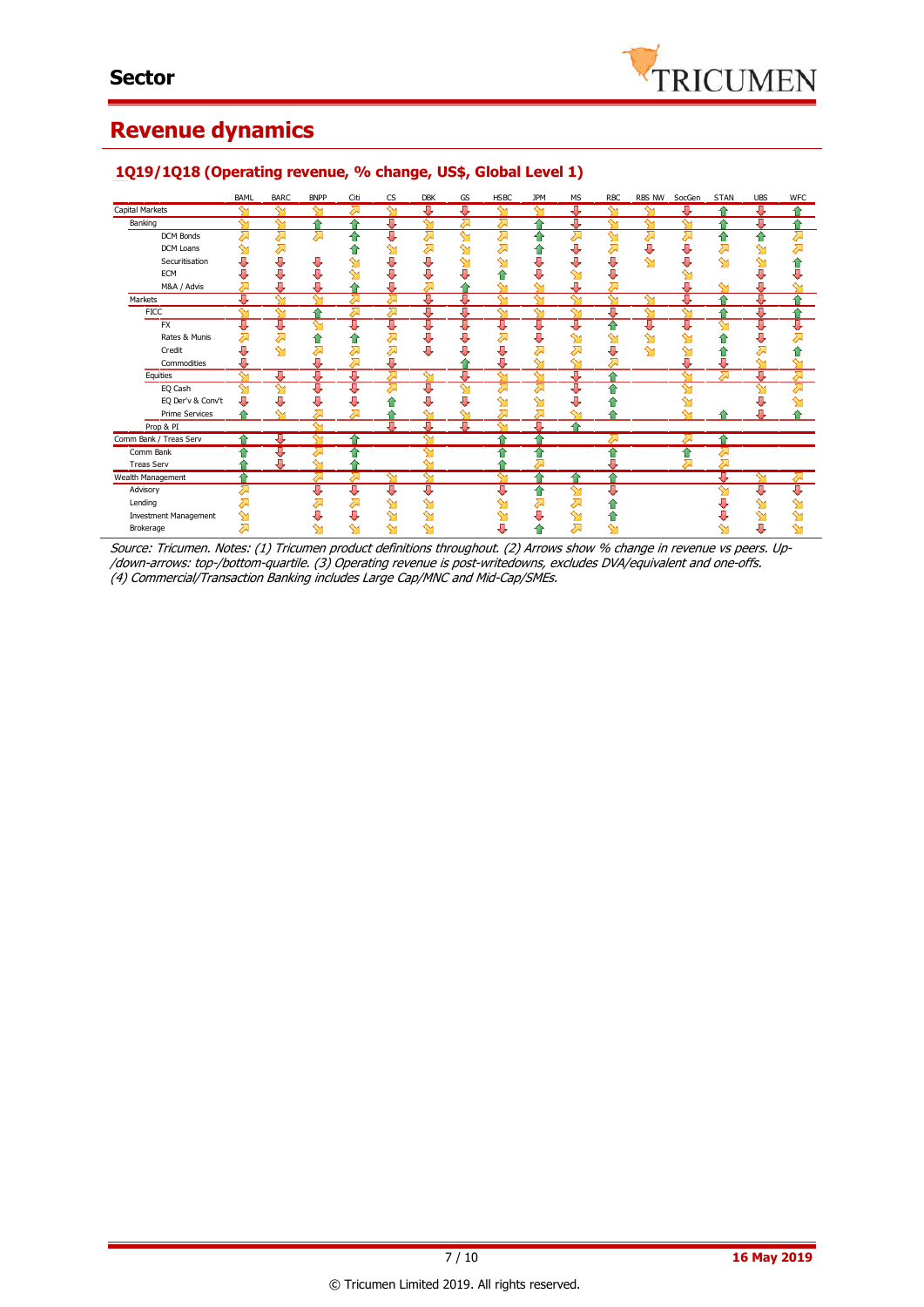

## **Operating cost / income** (US\$, Global Level 1)







**Commercial Banking / Treasury Services Wealth Management** 



Source: Tricumen. Notes: (1) TRIC product definitions, standard deviation, product Level 1; (2) Operating expenses exclude one-off non-operational items, insurance-related benefits & claims, and credit expense/recovery/NPL provisions. Capital expenditure is included as accrued. Litigation expense is allocated to front-line units. (3) positive values = outperformance; negative values = underperformance, relative to the peer group featured in this report; (4) missing values = not included in ongoing coverage or a bank is not a significant competitor in this market; (4) outliers are excluded.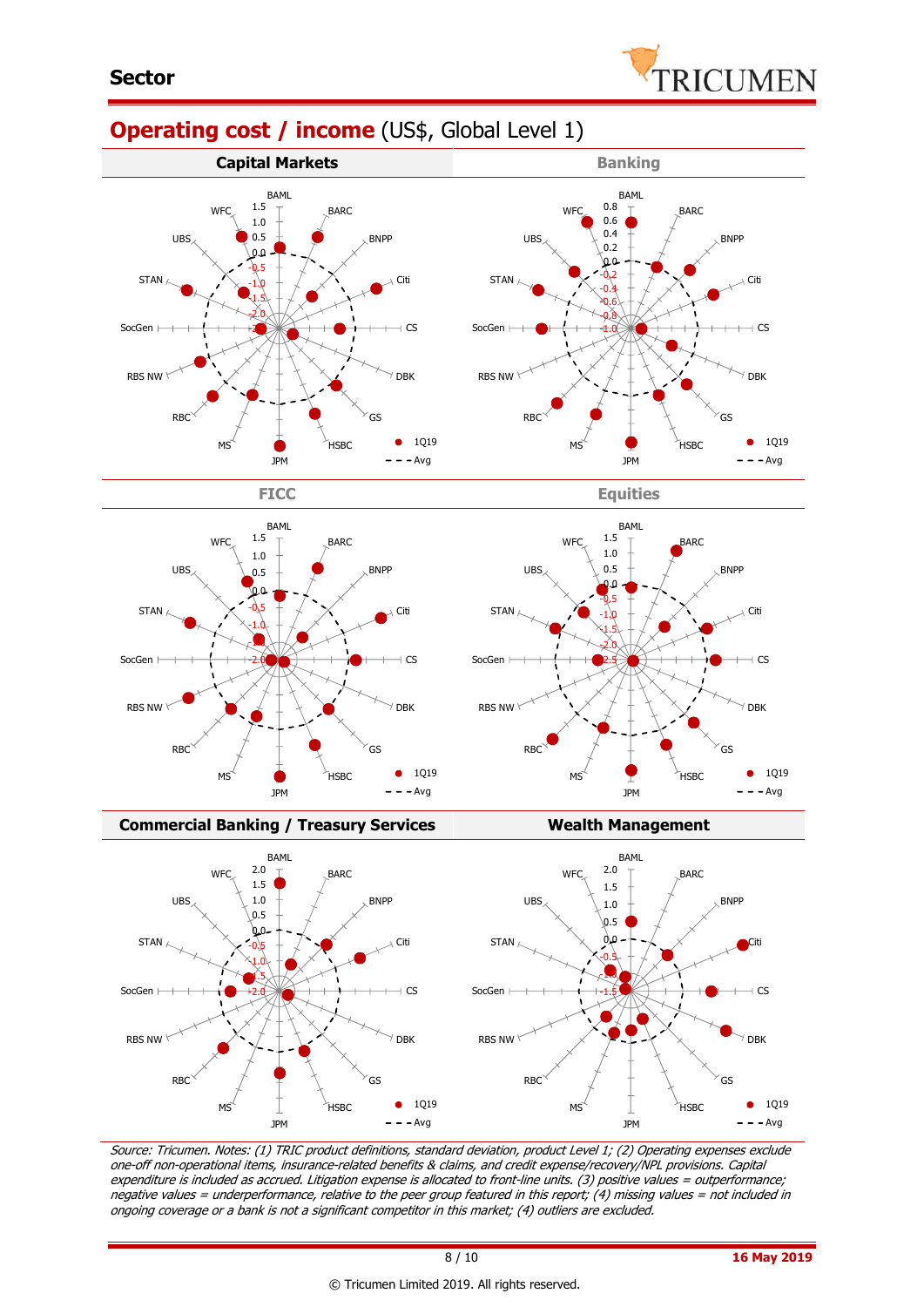

# **Operating Revenue / Front Office FTE** (US\$, Global Level 1)





BAML









#### **Commercial Banking / Treasury Services Wealth Management**



Source: Tricumen. Notes: (1) TRIC product definitions, standard deviation, product Level 1; (2) positive values <sup>=</sup> outperformance; negative values = underperformance, relative to the peer group featured in this report; (4) missing values = not included in ongoing coverage or a bank is not a significant competitor in this market; (4) outliers are excluded.